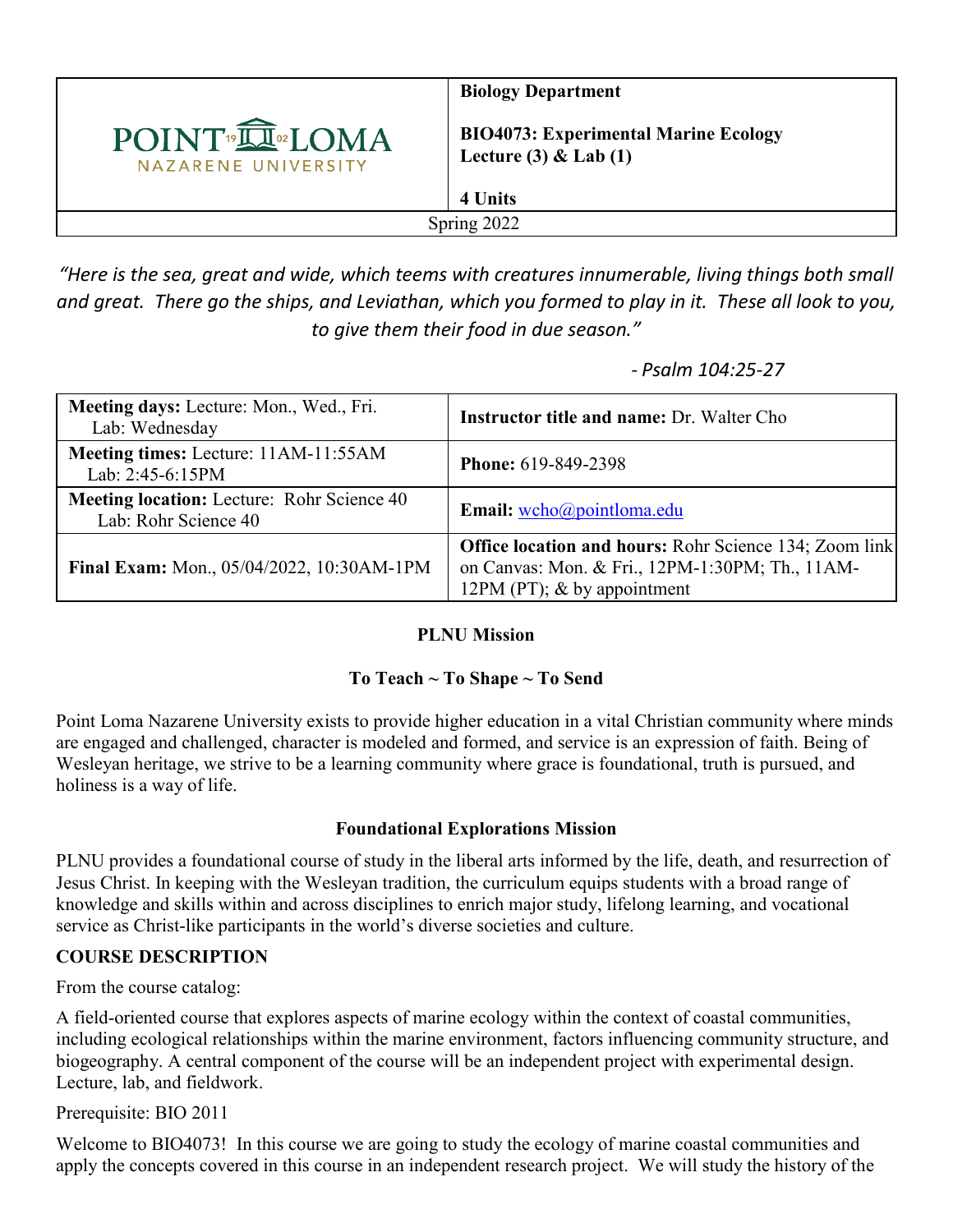field of marine ecology, including a review of some of the key experiments in the field. We will then briefly review the physical context of the ocean and then study the concepts of dispersal, connectivity, biogeography, and biodiversity in the context of marine ecology. We will learn and practice experimental protocols to study multiple marine habitats and employ them in an independent research project focused on the dynamics of marine communities. Students will be involved in all steps of this research project including a comprehensive literature review, experimental design, sample collection, sample processing, and data analysis. The project will culminate in a final presentation of the results and conclusions.

# **COURSE LEARNING OUTCOMES**

Upon completion of the course, you will be able to…

- 1. … describe several major ecological processes that influence marine population dynamics and marine community structure, including current hypotheses regarding relationships between marine organisms and their environment, intra- and interspecific interactions, and biotic and abiotic factors that structure marine communities.
- 2. … identify and apply several metrics that can be used to describe populations and communities in nature.
- 3. … develop a working knowledge of relevant research literature.
- 4. … design and conduct an original research project.
- 5. … develop experience with experimental techniques in marine ecology.
- 6. … organize, statistically analyze, and interpret field data and communicate your interpretations in written and oral form.

**FOUNDATIONAL EXPLORATIONS LEARNING OUTCOMES**<br>Select questions on the final exam will be used to assess Foundational Explorations Learning Outcome 1d. Critical Thinking: Students will be able to examine, critique, and synthesize information in order to arrive at reasoned conclusions.

# **REQUIRED TEXTS AND RECOMMENDED STUDY RESOURCES**

- Kaiser, M.J., et al. 2020. Marine ecology: processes, systems, and impacts. Oxford University Press, New York, NY.
- A lab notebook that is used solely for the work in this course. These lab notebooks will be collected periodically to be assessed.
- Additional reading and articles as assigned for class discussions and posted on the course site.

# **ASSESSMENT AND GRADING**

Grades will be based upon a straight percentage of the total possible points available in this course and will include the following requirements:

#### **Approximate Grading Scale:**

|  | $93-100 = A$ $90-92 = A$ - $88-89 = B$ + $83-87 = B$ $80-82 = B$ - $78-79 = C$ + |  |  |
|--|----------------------------------------------------------------------------------|--|--|
|  | $73-77 = C$ $70-72 = C$ - $68-69 = D$ + $63-67 = D$ $60-62 = D$ - $00-59 = F$    |  |  |

Your grade for this course will be based on several categories, described in detail below.

#### **A. Lecture:**

The lectures will follow the TENTATIVE Schedule attached at the end of the syllabus. Due to limitation in time, lectures will cover important key concepts but will not cover all of the information important for this course. You will need to read the appropriate chapters before the lecture to be best prepared for lecture and to participate in classroom discussions and activities. Keep up with the course material and do not be afraid to ask questions.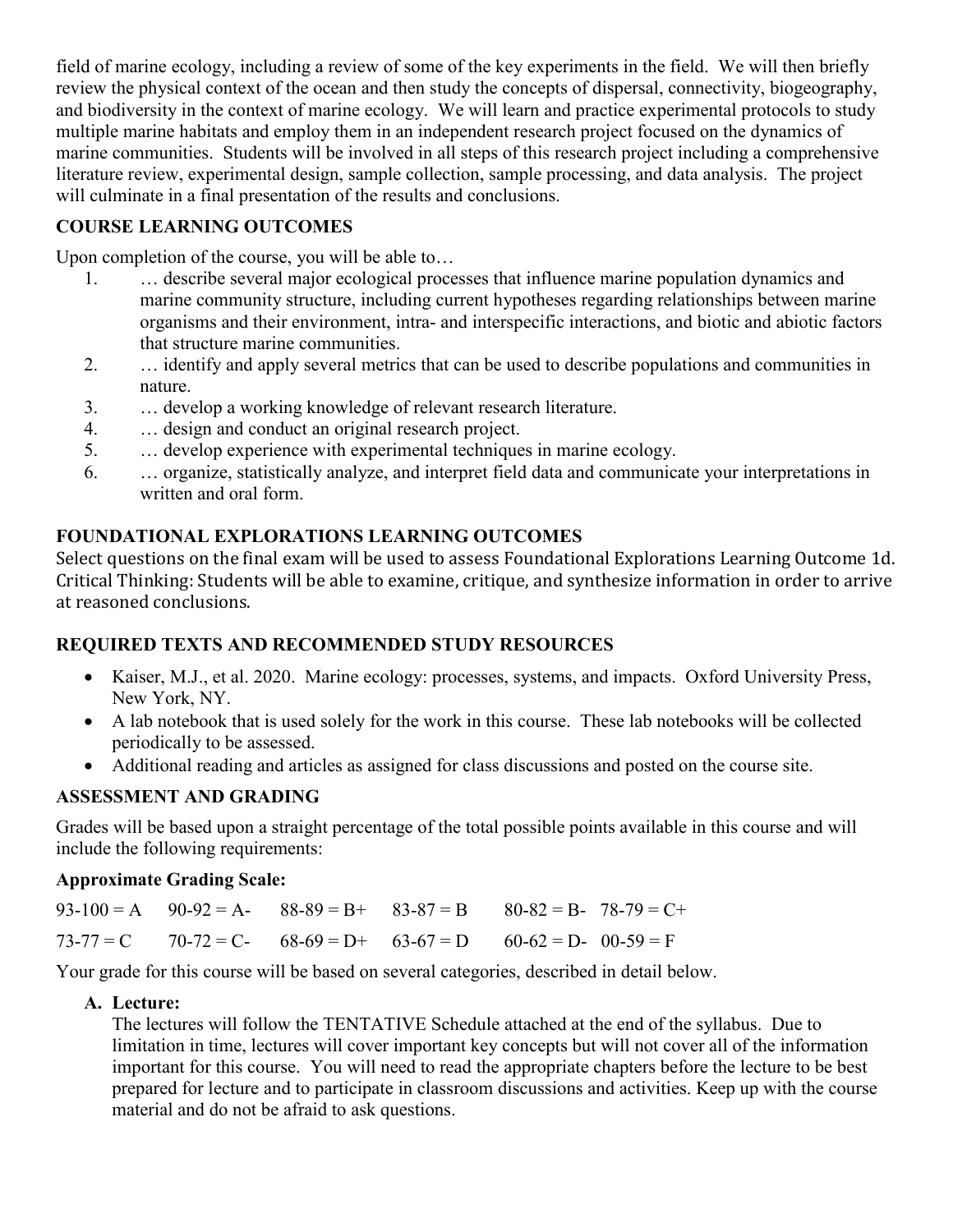# **B. Exams:**

There will be 2 exams (15% of final grade each). Each exam is objective and will be open-book, takehome exams. You may use your textbook and primary or secondary literature to help answer the questions, but you CANNOT discuss the questions or your answers with anyone else. You must answer the questions on your own. They will also require you to use your research skills for finding appropriate peer-reviewed resources, synthesizing information, and writing a cogent statement on a focused topic. TENTATIVE dates for the exams are: Exam #1 – week of February 10, 2020; Exam #2 – week of March 30, 2020. Dates are subject to change depending on progression through required course material.

NOTE: See below for make-up policy for exams.

### **C. Lab/Field Participation & Assignments:**

We will be conducting an independent research project studying the dynamics of marine communities. This will involve a mix of field and lab work which will be assessed through a combination of field reports and reviewing a lab notebook that is to be maintained by each student for their work in this course. Because each lab is critical for the completion of the project, attendance at scheduled lab activities and full completion of lab reports is mandatory and will constitute 25% of your grade. NOTE: The schedule of lab activities is TENTATIVE, as adjustments may need to be made depending on the results of each lab.

# **D. Independent Project Lab Report:**

You will be expected to write a final lab report worth 15% of the final course grade. The term paper will be a formal lab report of your independent research project. This lab report will include all the sections of a traditional lab report including: an abstract, an introduction, a materials and methods section, a results section, a discussion section, and a bibliography.

Writing is a vital skill that you will use in whatever field you enter in the future. This is an opportunity to practice and improve that skill.

#### REQUIRED COMPONENTS:

- **1.** You must submit an outline of your independent research project, including potential sample locations, methods, and analyses as part of the 2nd take home exam.
- **2.** FINAL DRAFT OF YOUR TERM PAPER DUE: FRI, May 1, 2020.
	- a. NOTE: References (both parenthetical in the text and at the end of your term paper/bibliography) should follow a standard format following a citation guide that will be provided.
	- b. Your final project lab report will be graded along the following criteria: your outlines, prompt submission of required components, content and thoroughness of the topic discussed, proper grammar, exhibited knowledge of supporting literature, etc. A grading rubric will be given to you before the final submission date.
	- c. The term paper should be 6-8 pages in length (not including references), double-spaced and with a 12 pt font.
	- d. You are expected to use/cite at least 4 references in the preparation of the paper and these must be listed on the last page of the term paper following a standard citation format. All 4 references must be from peer-reviewed sources.

#### **E. Final Presentation:**

You will need to provide a cogent summary of your term paper and its conclusions. You will be graded on the content (preparation, introduction, organization summary, use of sources and appropriateness) and the quality (voice quality and volume, visual aid usage, ease of delivery, body language, dress and professionalism) of your presentation and is worth 10% of your grade. A PowerPoint presentation is strongly encouraged, but is not the only option for your talk. Try not to read your paper or formulate your presentation as an oral duplicate of your paper. Rather, you should highlight the important themes/points/ issues/questions that you'd like your audience to really know and discuss. The presentation should be about 15 minutes long, with an additional 5 minutes for questions.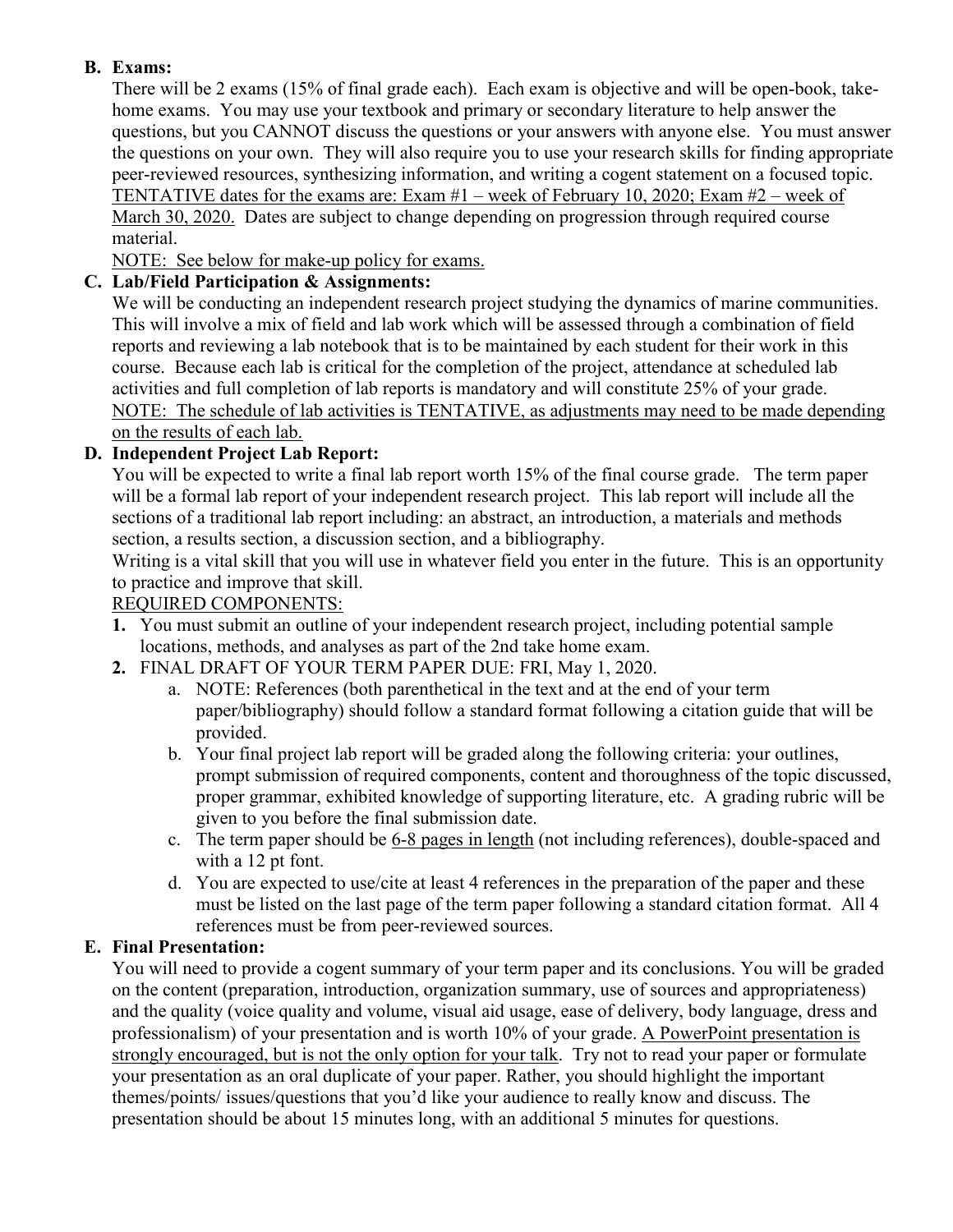#### **F. Quizzes/Assignments/Participation:**

Class attendance/participation is a very important part of learning. Along with class assignments and quizzes, they will count for 20% of your final grade.

You are responsible for notifying the instructor of any known excused absence at least one week before the date of that absence.

#### **Percentage breakdown**

| <b>TOTAL</b>                               | 100%       |
|--------------------------------------------|------------|
| Quizzes/Assignments/Participation          | <b>20%</b> |
| <b>Final Presentation</b>                  | 10%        |
| Independent Project Lab Report             | 15%        |
| Lab Notebook/Field Participation & Reports | 25%        |
| 2 exams $(15%$ each)                       | 30%        |

### **STATE AUTHORIZATION**

State authorization is a formal determination by a state that Point Loma Nazarene University is approved to conduct activities regulated by that state. In certain states outside California, Point Loma Nazarene University is not authorized to enroll online (distance education) students. If a student moves to another state after admission to the program and/or enrollment in an online course, continuation within the program and/or course will depend on whether Point Loma Nazarene University is authorized to offer distance education courses in that state. It is the student's responsibility to notify the institution of any change in his or her physical location. Refer to the map on [State Authorization](https://www.pointloma.edu/offices/office-institutional-effectiveness-research/disclosures) to view which states allow online (distance education) outside of California.

# **INCOMPLETES AND LATE ASSIGNMENTS**

All assignments are to be submitted/turned in by the beginning of the class session when they are due including assignments posted in Canvas. Incompletes will only be assigned in extremely unusual circumstances.

Regular assignments turned in late will be graded as follows: 5% reduction per day up to 3 days late; more than  $3$  days late = no credit.

# **PLNU COPYRIGHT POLICY**

Point Loma Nazarene University, as a non-profit educational institution, is entitled by law to use materials protected by the US Copyright Act for classroom education. Any use of those materials outside the class may violate the law.

# **PLNU ACADEMIC HONESTY POLICY**

Students should demonstrate academic honesty by doing original work and by giving appropriate credit to the ideas of others. Academic dishonesty is the act of presenting information, ideas, and/or concepts as one's own when in reality they are the results of another person's creativity and effort. A faculty member who believes a situation involving academic dishonesty has been detected may assign a failing grade for that assignment or examination, or, depending on the seriousness of the offense, for the course. Faculty should follow and students may appeal using the procedure in the university Catalog. See [Academic Policies](https://catalog.pointloma.edu/content.php?catoid=52&navoid=2919#Academic_Honesty) for definitions of kinds of academic dishonesty and for further policy information.

# **PLNU ACADEMIC ACCOMMODATIONS POLICY**

PLNU is committed to providing equal opportunity for participation in all its programs, services, and activities. Students with disabilities may request course-related accommodations by contacting the Educational Access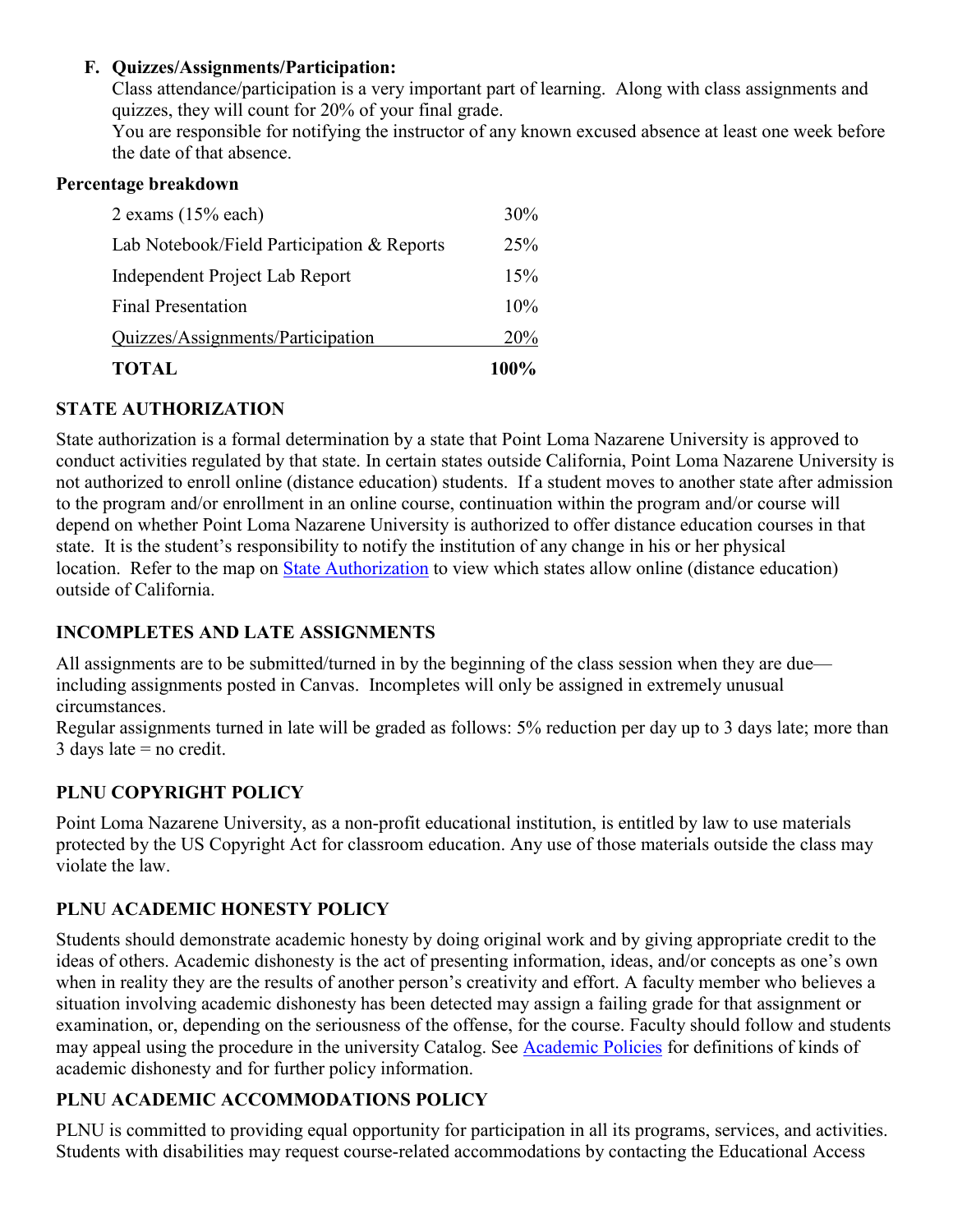Center (EAC), located in the Bond Academic Center [\(EAC@pointloma.edu](mailto:EAC@pointloma.edu) or 619-849-2486). Once a student's eligibility for an accommodation has been determined, the EAC will issue an academic accommodation plan ("AP") to all faculty who teach courses in which the student is enrolled each semester.

PLNU highly recommends that students speak with their professors during the first two weeks of each semester/term about the implementation of their AP in that particular course and/or if they do not wish to utilize some or all of the elements of their AP in that course.

Students who need accommodations for a disability should contact the EAC as early as possible (i.e., ideally before the beginning of the semester) to assure appropriate accommodations can be provided. It is the student's responsibility to make the first contact with the EAC.

# **PLNU ATTENDANCE AND PARTICIPATION POLICY**

Regular and punctual attendance at all class sessions is considered essential to optimum academic achievement. If the student is absent for more than 10 percent of class sessions, the faculty member will issue a written warning of de-enrollment. If the absences exceed 20 percent, the student may be de-enrolled without notice until the university drop date or, after that date, receive the appropriate grade for their work and participation.

# **Face masks are required at all times.**

Class participation/attendance is a very important part of learning. Be responsible and show up for class.

Make-ups for any missed assignments or activities will only be given if a legitimate excuse is given prior to the absence. The format of this make-up will be at the instructor's discretion.

Missed exams, with a documented excuse, must be made up within one week of the date on which they are given.

The first week of classes will be remote via Zoom. Guidelines for participation via Zoom can be found below:

- 1. Show up to Zoom on time.
- 2. Turn on the camera and make sure your camera is turned on for the entire length of the class.
	- a. If you need to have camera turned off an email MUST be sent to me prior to class otherwise I will consider this an unexcused absence.
	- b. Excused reasons for intermittent camera being off: need to use the restroom, may need to protect roommate
- 3. Participate with professor and peers by unmuting AND/OR using the chat.
- 4. Make sure you are in a quiet space (when possible) free of distractions.
	- a. Students will not get participation points if they are driving in a car, at work etc.
	- b. You should reserve this class time just like you would if you were face to face.
- 5. Once PLNU returns to face-to-face learning, unless you have an EAC accommodation (i.e., Isolation/Quarantine, Concussion, Remote Accommodation), you may not participate via remote learning.
- 6. Please keep in mind that PLNU's absence policy states that you may not surpass 20% of our class sessions.

# **SPIRITUAL CARE**

Please be aware PLNU strives to be a place where you grow as whole persons. To this end, we provide resources for our students to encounter God and grow in their Christian faith.

If students have questions, a desire to meet with the chaplain or have prayer requests you can contact the Office [of Spiritual Development](https://www.pointloma.edu/offices/spiritual-development)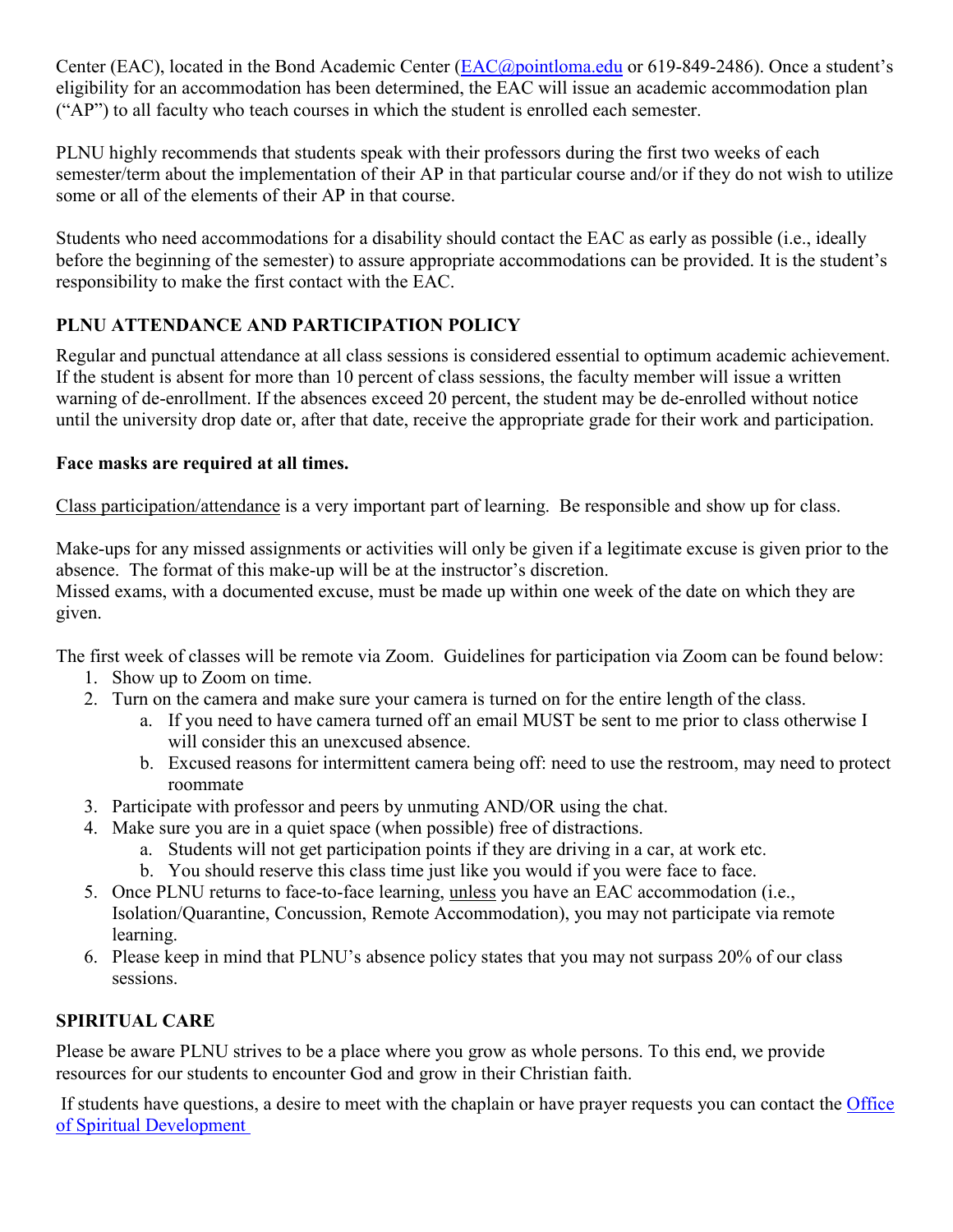# **USE OF TECHNOLOGY**

In order to be successful in the online or hybrid environment, you'll need to meet the minimum technology and system requirements; please refer to the *[Technology and System Requirements](https://help.pointloma.edu/TDClient/1808/Portal/KB/ArticleDet?ID=108349)* information. Additionally, students are required to have headphone speakers, microphone, or webcams compatible with their computer available to use. Please note that any course with online proctored exams require a computer with a camera (tablets are not compatible) to complete exams online.

Problems with technology do not relieve you of the responsibility of participating, turning in your assignments, or completing your class work.